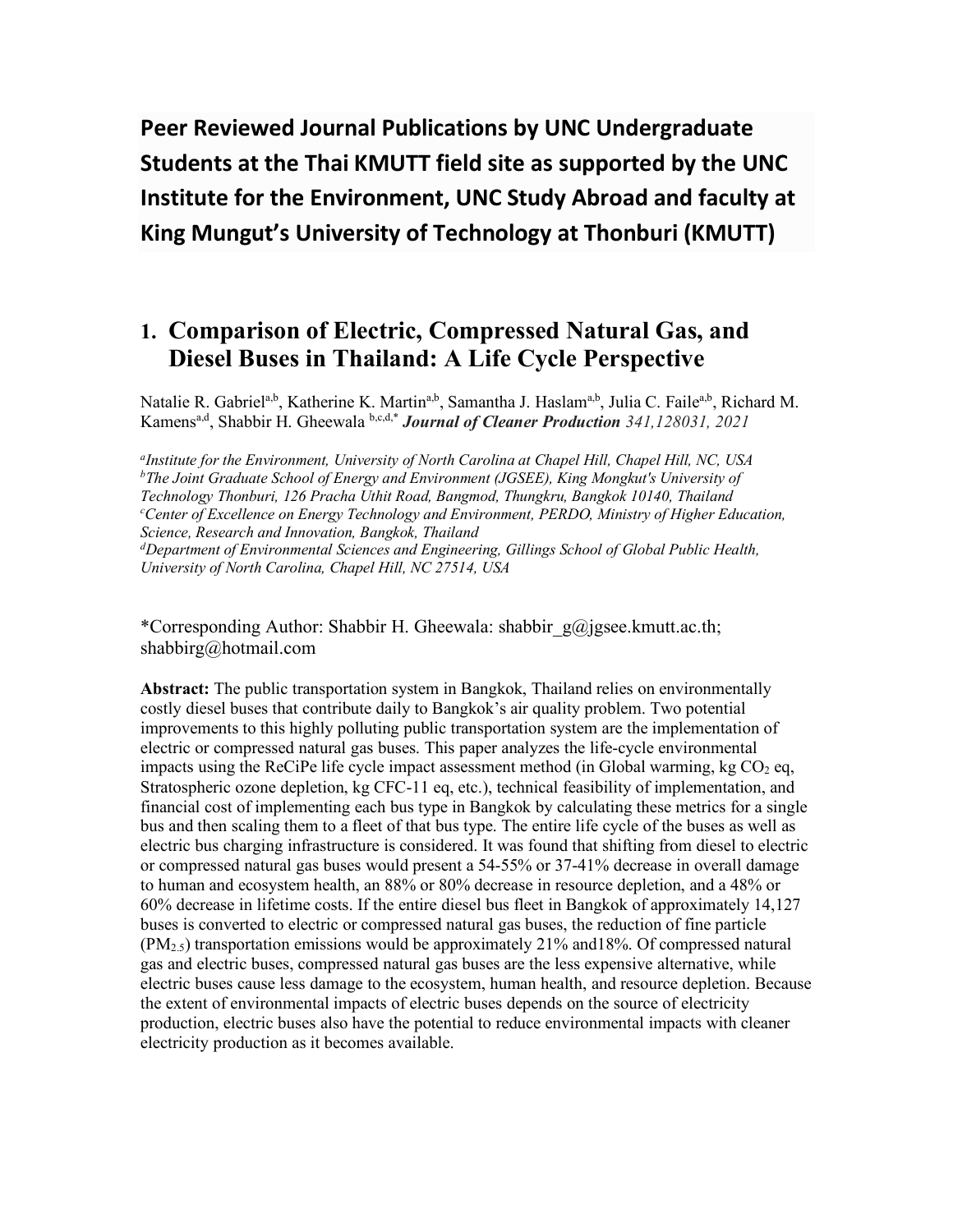# *2.* **Life cycle assessment of a floating photovoltaic system and feasibility for application in Thailand**

#### Sáde K.Cromratie Clemons<sup>ab</sup>, Coleman R.Salloum<sup>ab</sup>, Kyle G.Herdegen<sup>ab</sup>, Richard M.Kamens<sup>ad</sup>, Shabbir H.Gheewala<sup>bed</sup>, *Renewable Energy 168, 448-462, 2021.*

*a. Institute for the Environment, University of North Carolina at Chapel Hill, Chapel Hill, NC, USA*

*b. The Joint Graduate School of Energy and Environment (JGSEE), King Mongkut's University of Technology* 

*Thonburi, 126 Pracha Uthit Road, Bangmod, Thungkru, Bangkok, 10140, Thailand*

*c. Center of Excellence on Energy Technology and Environment, PERDO, Ministry of Higher Education, Science, Research and Innovation, Bangkok, Thailand*

*Corresponding author: Shabbir H. Gheewala (shabbir\_g@jgsee.kmutt.ac.th)*

**Abstract:** The performance of floating photovoltaics (FPV) was assessed by this study, a technology with rising popularity in the sustainable energy sector, by comparing its economic and environmental benefits to various types of photovoltaic technologies by utilizing Life Cycle Assessment (LCA) and Cost-Benefit Analysis. The largest impacts were shown from this LCA of a 150 MW FPV plant with a 30-year lifespan, which resulted from the roughly 73 kg of greenhouse gases and  $110 \text{ m}^3$ s of water per MWh generated. Additionally, 21 reservoirs were considered in Thailand to house new FPV plants. Projected power generation scenarios varied between 0.64 GW and 13.28 GW when reservoir coverage percentages ranging from 1% to 20% were used. The Levelized Cost of Energy for several different photovoltaic systems yielded 0.24 USD per kWh for the FPV system, while the ground based polycrystalline and thin film systems were 0.43 USD and 0.54 USD per kWh, respectively. The payback period for FPV was 7.5 years, while for the polycrystalline and thin film it was 7.8 and 16.3 years. This combined with other factors made for a high return on investment for the FPV system. This study recommends a 10% coverage of 21 reservoirs throughout Thailand, allowing for potentially 6.52 GW of installed capacity, which would substantially help the country to reach their 2036 goal of having 30% of the energy mix from renewable sources.

# **3. An Assessment of Mortality Attributable to Ambient PM2.5 in Bangkok, Thailand**

*Nathaniel R. Fold<sup>1,2</sup>, Mary R. Allison<sup>1,2</sup>, Berkley C. Wood<sup>1,2</sup>, Pham T. B. Thao<sup>2\*</sup>, Sebastien Bonnet2 , Savitri Garivait2 , Richard Kamens1 , Sitthipong Pengjan2 Int. J. of Environ. Res. Public Heath, 17, 7298-7311, 2020.*

*1Institute for the Environment, University of North Carolina at Chapel Hill, Chapel Hill, NC 27599, USA; natefold@live.unc.edu (N.F.); maryreb@live.unc.edu (M.A.); berkleyw@live.unc.edu (B.C.); richkamens@gmail.com (R.K.)* 

*2 The Joint Graduate School of Energy and Environment (JGSEE), King Mongkut's University of Technology Thonburi, 126 Pracha Uthit Road, Bangmod, Thungkru, Bangkok 10140, Thailand; pham.tha@kmutt.ac.th (P.T.) sebastien@jgsee.kmutt.ac.th (S.B.); savitri\_g@jgsee.kmutt.ac.th (S.G.); sitthipong.ma@hotmail.com (S.P.) Correspondence: pham.tha@kmutt.ac.th; ptbthao@gmail.com; Tel: +6624708309-10# 4138 (P.T)*

**Abstract:** Multiple studies indicate that PM2.5 is the most deleterious air pollutant for which there are ambient air quality standards. Daily concentrations of PM<sub>2.5</sub> in Bangkok, Thailand continuously exceed the World Health Organization (WHO) and the Thai

*d. Department of Environmental Sciences and Engineering, Gillings School of Global Public Health, University of North Carolina, Chapel Hill, NC, 27514, USA*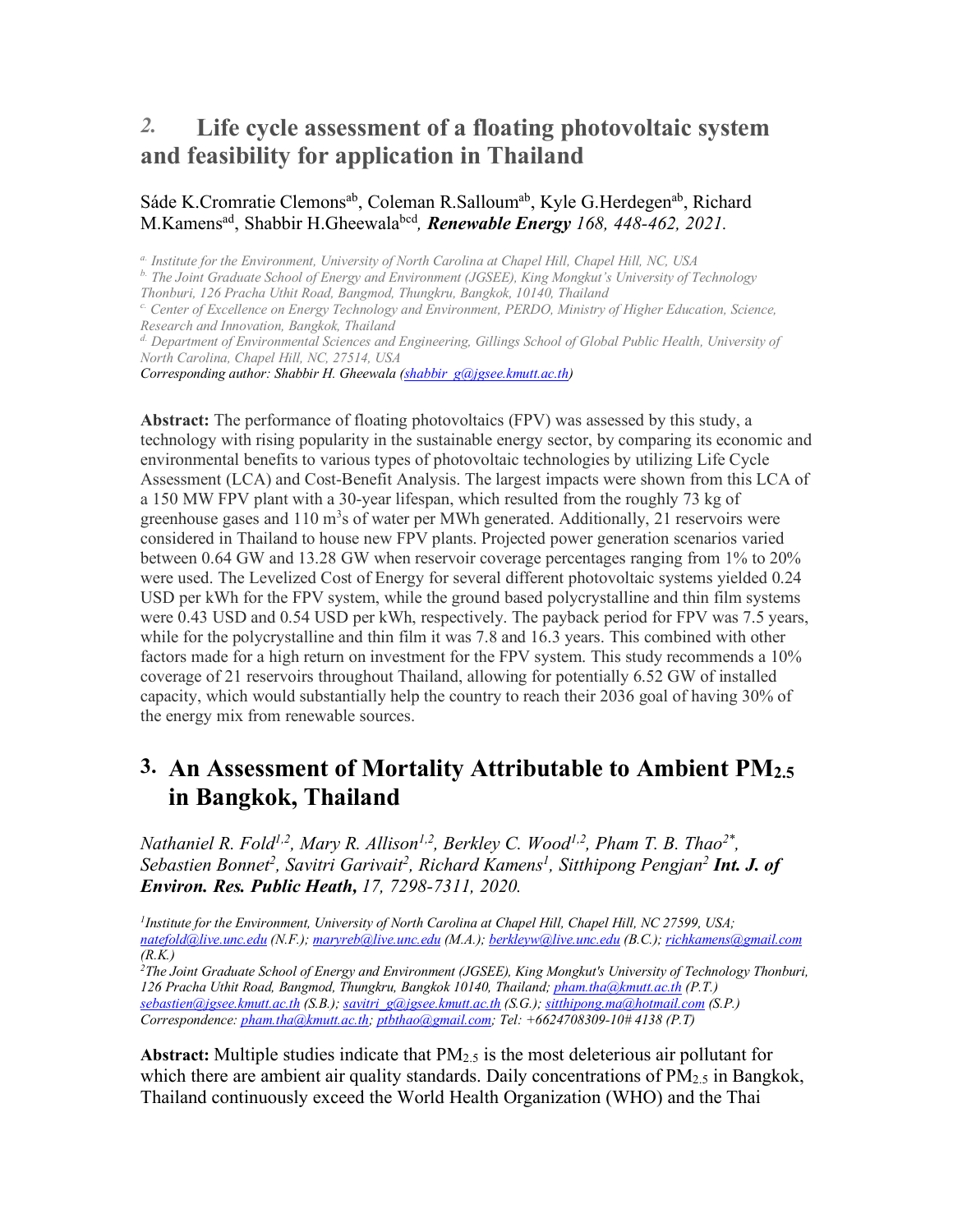National Ambient Air Quality Standards (NAAQSs). Bangkok has only recently begun to measure concentrations of  $PM_{2.5}$ . In order to overcome this lack of data, daily  $PM_{2.5}/PM_{10}$ ratios were generated over the period 2012-2018 to interpolate missing values. Concentration-response coefficients ( $\beta$  values) for PM<sub>2.5</sub> versus non-accidental, cardiopulmonary, and lung cancer mortalities were estimated to be 0.001192, 0.002284, 0.003134, respectively. These values are comparable to those reported in the literature for a Chinese population, but considerably lower than those reported in literature from the United States. These findings strongly suggest that specific regional *β* values should be used to accurately quantify the number of premature deaths attributable to  $PM_{2.5}$  in Asian populations. Health burden analysis using the Environmental Benefits Mapping and Analysis Program (BenMAP) showed that  $PM_{2.5}$  concentration in Bangkok contributes to 3,754 non-accidental, 1,317 cardiopulmonary, and 370 lung cancer mortalities annually. Further analysis showed that the attainment of PM2.5 levels to the NAAQSs and WHO guideline would reduce premature mortality in Bangkok by 25% and 71%, respectively.

**Keywords:** daily PM2.5/PM10 ratios, concentration-response coefficients, health burden, health benefit, Bangkok

# **4. Third Generations of Photovoltaic Panels: a Life Cycle Assessment**

*Miles Krebs-Moberg<sup>a,b</sup>, Mandy Pitz<sup>a,b</sup>, Tiara L. Doresette<sup>a,b</sup>, Shabbir H. Gheewala<sup>b,c,d,\*</sup> Renewable Energy 164, 556-565, 2021.*

a *Institute for the Environment, University of North Carolina at Chapel Hill, Chapel Hill, NC 27599, USA bThe Joint Graduate School of Energy and Environment, King Mongkut's University of Technology Thonburi, Bangkok, Thailand*

*c Center of Excellence on Energy Technology and Environment, PERDO, Bangkok, Thailand*

*dDepartment of Environmental Sciences and Engineering, Gillings School of Global Public Health, University of North Carolina, Chapel Hill, NC 27514, USA* 

*\*Corresponding author: Shabbir H. Gheewala (shabbir\_g@jgsee.kmutt.ac.th)*

*Abstract:* This study analyzed the impacts from multi-crystalline silicon (m-Si), organic thin-film (OPV), and perovskite thin-film (PSC) panels over each products' lifetime using a cradle-tograve system model. The rate of panel installation each year was modeled to account for efficiency, functional lifetime, and degradation. Landfill and recycling scenarios were used to compare end-of-life impacts and the overall environmental impacts were determined using life cycle impact assessment at the midpoint and endpoint levels. Impact calculations revealed that the production and use of m-Si panels resulted in the worst impacts for all categories. OPV panels produced drastically lower impacts comparatively, with PSC designs falling at mid-range. Recycling lowered the impacts for all module types and showed the largest decrease in the impacts of m-Si panels. Although moderately sensitive to the energy production mix, the results can be applied to other regions for the comparison between panel types.

# *5.* **A history of the rehabilitation of mangroves and an assessment of their diversity and structure using Landsat annual composites (1987–2019) and transect plot inventories**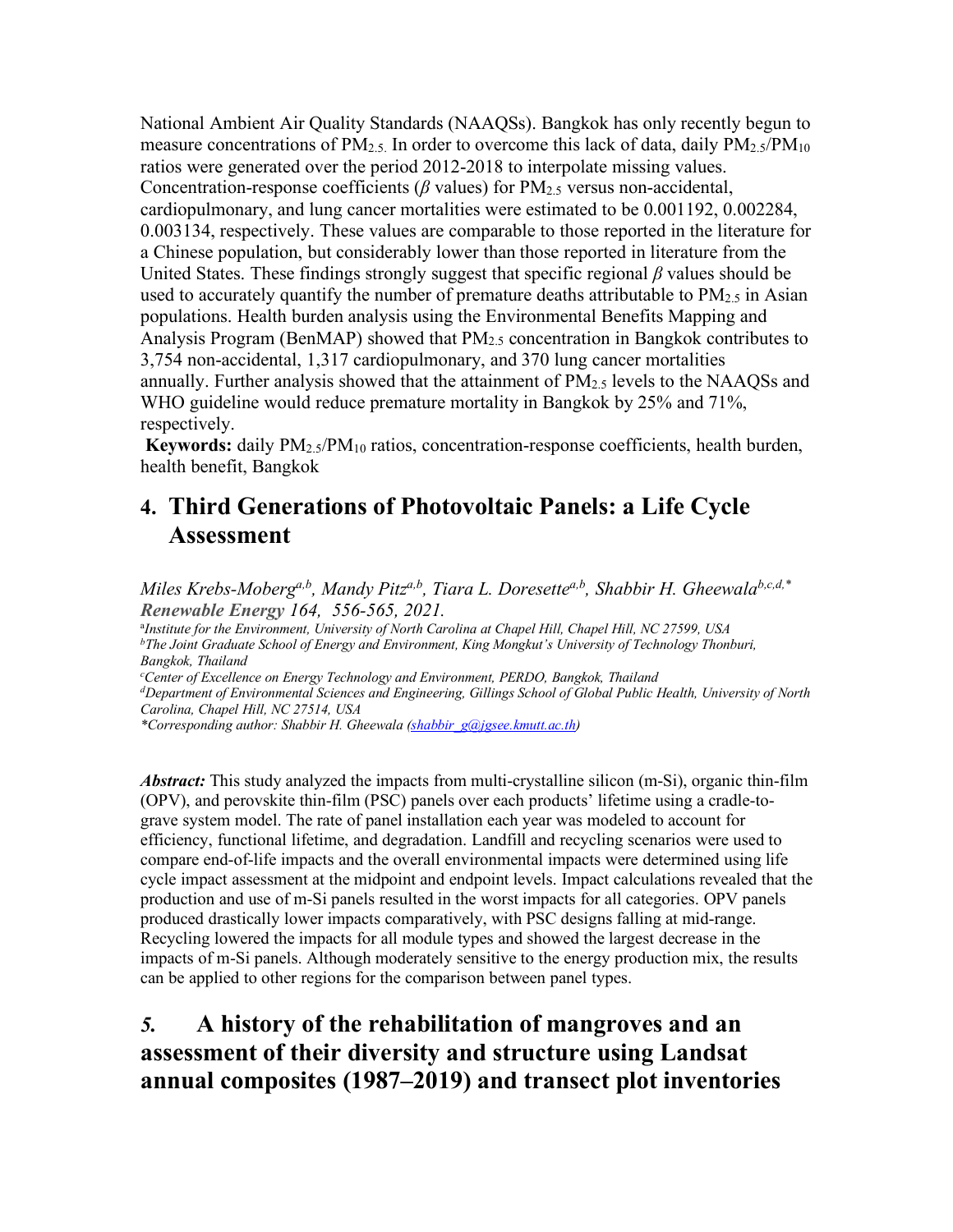#### UdayPimple<sup>abcd</sup>DarioSimonetti<sup>e</sup>IsabellaHinks<sup>f</sup>JohanOszwald<sup>g</sup>UtaBerger<sup>h</sup>SukanPungkul<sup>i</sup>K umronLeadprathom<sup>i</sup>TamanaiPravinvongvuthi<sup>j</sup>PasinMaprasoap<sup>j</sup>ValeryGond<sup>cd</sup> Forest *Ecology and Management* 462, 118007, 2020.

*a.The Joint Graduate School of Energy and Environment (JGSEE) and Centre of Excellence on Energy Technology and Environment, King Mongkut's University of Technology Thonburi, Bangkok 10140, Thailand*

*b. Institut Agronomique, Vétérinaire et Forestier de France (Agreenium), AgroParisTech, Paris, France*

*c. CIRAD, UPR Forests, and Societies (F&S), FF-34398 Montpellier, France*

*d. Forests and Societies, University of Montpellier, CIRAD, Montpellier, France*

*e. European Commission, Joint Research Centre, Directorate D-Sustainable Resources-Bio-Economy Unit, 21027 Ispra (VA), Italy*

*f. Institute for the Environment, University of North Carolina at Chapel Hill, Chapel Hill, NC 27599, USA*

*g. UMR CNRS LETG 6554, Laboratory of Geography and Remote Sensing COSTEL, Université de Rennes 2, Rennes, Brittany, France*

*h. Institute of Forest Growth and Forest Computer Sciences, Technische Universität Dresden, Pienner Straße 8, 01737 Tharandt, Germany*

*<sup>i</sup> Royal Forest Department, 61 Phaholyothin Road, Chatuchak, Bangkok 10900, Thailand jOffice of Mangrove Conservation, Department of Marine and Coastal Resources, 120 Moo 3, Floor 7, Government* 

*Complex Building B Chaeng Wattana Road Thungsonghong, Laksi, Bangkok 10210, Thailand*

**Abstract:** Recently, there has been renewed interest in the ecosystem services of mangroves such as carbon sequestration or coastal protection, and consequently, the development of tools providing an effective and automatic monitoring of the dynamics of mangrove land coverage including rehabilitated or naturally regenerated forest stand is increasingly demanded. Satellitebased time series analysis in coastal areas can be limited by atmospheric contaminations, such as haze, and clouds and their shadows. Here, we present an "automatic regrowth monitoring algorithm" (ARMA) using the Google Earth Engine (GEE), based on Landsat interannual median composites from 1987 to 2019 with 30 m spatial resolution. The species and structural diversity were assessed using transect plot inventories. The Landsat-based normalized difference infrared index (NDII) and information obtained from plot inventories were used to assess the characteristics of the natural and rehabilitated mangrove forests. The ARMA identified the starting year of the rehabilitation project using the satellite data, the required stability period after the rehabilitation, and the stand age in the year 2019. The information obtained from the field survey data were linked to the results obtained using the ARMA. After 28 years, the rehabilitated mangroves at the study site consist of monocultures of Rhizophoraceae, while the undisturbed and naturally regenerated mangroves had greater species diversity. Nevertheless, the rehabilitated mangroves were found to reach the height of the adjacent natural mangroves. The period required to reach a stable NDII value (similar to natural stands) after rehabilitation ranged from 7 to 13 years. The careful assessment of the NDII upward trend was crucial for the performance of the ARMA. The application presented here shows, however, that the system can be used to evaluate both small- and large-scale rehabilitation projects. The results of this study provide valuable baseline information for the site assessed and for its comparison with other rehabilitated mangroves in Thailand. Due to the technical potential, we are convinced that the ARMA system is suited to investigate changes in mangrove coverage dynamics, in general, including gain (as presented here), but also mangrove losses, due to disturbances such as degradation or forest diebacks.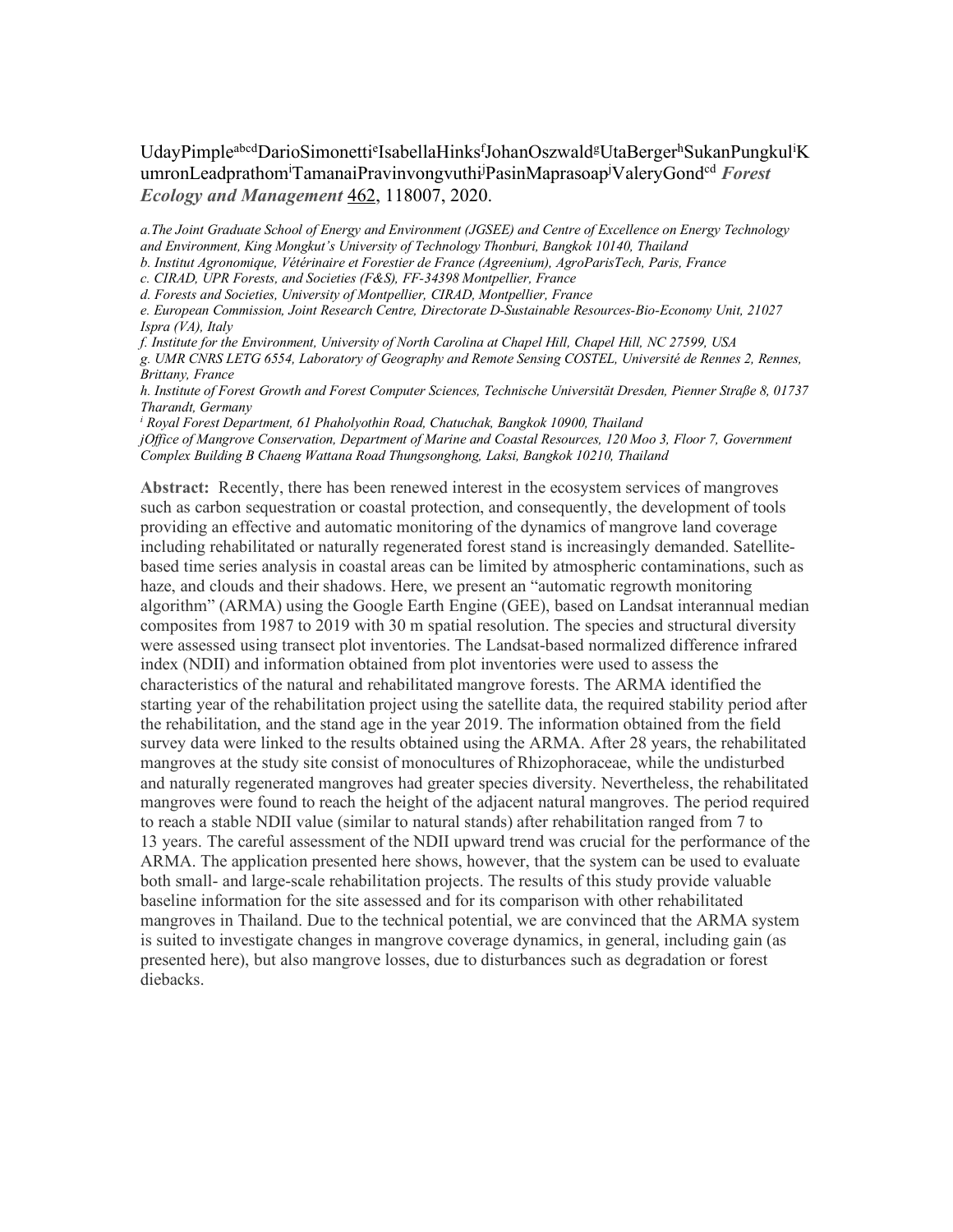# **6. An integrated assessment of particulate respirators used as personal protection from ambient air pollution in Bangkok, Thailand**

#### *Kennedy L McGuinness1 , Isabella R Hinks1 , Katherine E Westcott , Shabbir H Gheewala2-4 Journal of Global Health Reports, Reports.,*:*e2020082, 2020.*

*1 Institute for the Environment, University of North Carolina at Chapel Hill (UNC-CH), Chapel Hill, North Carolina, USA; The Joint Graduate School of Energy and Environment (JGSEE), King Mongkut's University of Technology Thonburi, Bangkok, Thailand, 2 The Joint Graduate School of Energy and Environment (JGSEE), King Mongkut's University of Technology Thonburi, Bangkok, Thailand; 3. Center of Excellence on Energy Technology and Environment, PERDO, Ministry of Higher Education, Science, Research and Innovation, Bangkok, Thailand; 4 Department of Environmental Sciences and Engineering, Gillings School of Public Health, University of North Carolina, Chapel Hill, North Carolina, USA*

**Abstract:** The recent increase of fine particulate matter in Bangkok, Thailand has become a widespread public health concern. Wearing a particulate respirator is one method to reduce particulate inhalation and therefore mitigate the adverse health effects of ambient air pollution. This study provides an integrated assessment of seven particulate respirator models based on three criteria: effectivity, cost, and environmental impact. The overall effectivity of each model is evaluated by assessing the product's features associated with facial fit. The cost criterion reflects current market prices for bulk and individual orders. Thirdly, an environmental impact score is determined for the product life cycle of each respirator using life cycle assessment. The study assesses each respirator as it would be manufactured, distributed, used, and disposed of in Bangkok, Thailand. The integrated assessment results in twelve distinct consumer frameworks, reliant on variations of the three criteria, to provide guidance for policy makers and independent consumers in the selection of particulate respirators to optimally suit their needs. Ultimately, the data suggest that a buyer's ideal respirator choice for short-term use is a disposable particulate respirator with a head strap. For long-term use, the study recommends a low-cost reusable respirator with an exhalation valve and replaceable filters. The average effectivity of reusable respirators is found to be greater than that of disposable respirators, due to their higher average number of available sizes. Reusable respirators are associated with consistently lower environmental impacts. The short-term cost of disposable respirators is much less than those of reusable models, however prices do converge over time.

## *7.* **A multi-scenario life cycle impact comparison of solar energy storage systems in Thailand.**

Rachael Tevis a,b, Natalie Schuster a,b, Felix Evans a,b, Robert Himmler b,c, Shabbir H. Gheewala b,c,d,∗ *Energy & Buildings 190, 172–182,* 2019.

*a Institute for the Environment, University of North Carolina at Chapel Hill, Chapel Hill, NC 27599, USA b The Joint Graduate School of Energy and Environment (JGSEE), King Mongkut's University of Technology Thonburi, Bangkok, Thailand c The Center of Excellence on Energy Technology and Environment, PERDO, Bangkok, Thailand d Department of Environmental Sciences and Engineering, Gillings School of Global Public Health, University of North Carolina, Chapel Hill, NC 27514, USA*

**Abstract:** This study provides a life cycle assessment (LCA) of a sustainably designed office building to be built in Thailand. The building has a gross floor area of 6300 m2 and a lifetime of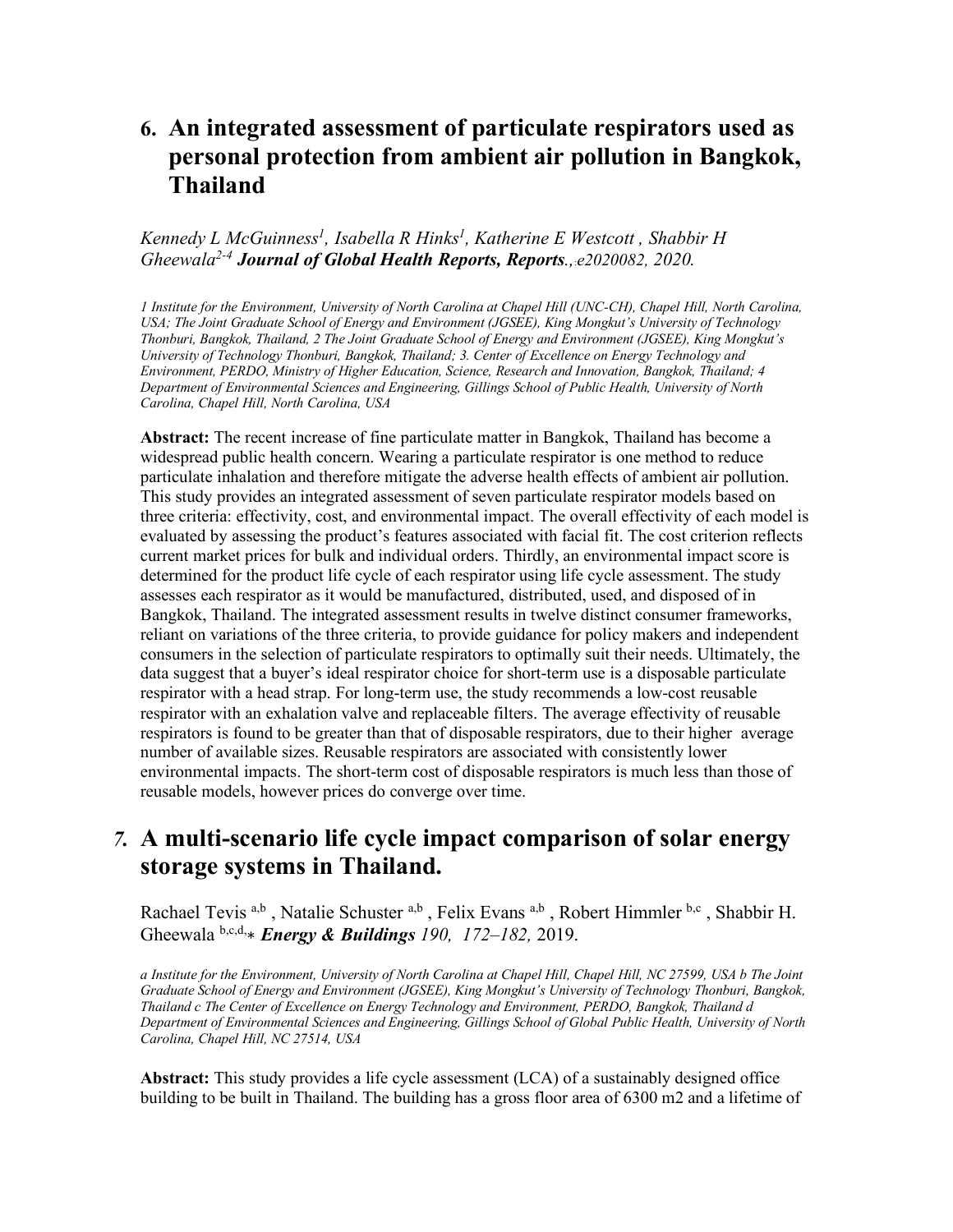50 years. An analysis of four different energy supply scenarios was performed to evaluate methods for reducing grid electricity demand with the goal of optimizing renewable energy usage and minimizing environmental impacts. The scenarios included: (1) the conventional, griddependent building, followed by (2) the addition of a rooftop photovoltaic (PV) system, (3) a PV system with lithium-ion battery storage, and (4) a PV system with an ice storage system. Scenarios 3 and 4 were included in this study as 16% of the electricity from PV was overproduced during the weekends when the building was unoccupied. The results show that scenarios 2, 3, and 4 reduced operational grid consumption by 33%, 37.8%, and 37.9% but increased metal depletion potential by 23.9%, 34.4%, and 29.0%, respectively. Ice storage led to the greatest reduction in lifetime environmental impacts. Efficient production and utilization of renewable energy in buildings is vital to reducing nonrenewable fuel dependence; however, it is necessary to minimize metal depletion in the implementation of such technologies. © 2019 Elsevier B.V. All rights reserved

### **8. The Environmental and Economic Impacts of Photovoltaic Waste Management in Thailand**

Cameron C. Faircloth<sup>a,b</sup>, Kristen H. Wagner<sup>a,b</sup>, Kristine E. Woodward<sup>a,b</sup>, Pattana Rakkwamsuk<sup>c</sup>, Shabbir H. Gheewala<sup>b,d,e,\*</sup> *Resources, Conservation & Recycling* 143, 260–272, 2019

a *Institute for the Environment, University of North Carolina at Chapel Hill, Chapel Hill, NC 27599, USA* b *The Joint Graduate School of Energy and Environment, King Mongkut's University of Technology Thonburi, Bangkok, Thailand*

c *The School of Energy, Environment and Materials, King Mongkut's University of Technology Thonburi, Bangkok, Thailand*

d *Center of Excellence on Energy Technology and Environment, PERDO, Bangkok, Thailand*

e *Department of Environmental Sciences and Engineering, Gillings School of Global Public Health, University of North Carolina, Chapel Hill, NC 27514, USA*

\*Corresponding author E-mail: shabbir\_g@jgsee.kmutt.ac.th, Tel:  $+66(0)2 4708309-10$ , Fax:  $+66(0) 2 8729805$ 

**Abstract:** Renewable energy technology is being adopted into energy plans worldwide to reduce the mounting  $CO<sub>2</sub>$  emissions of traditional energy sources. Currently in Thailand, there are approximately 15 million solar panels (2600 MW) which will need to be disposed of in the coming years. The average lifespan of a crystalline silicon panel is between 20 and 30 years, and responsible treatment of these end-of-life panels is necessary to minimize environmental burdens. Thailand's current plan is to landfill these panels. This study hopes to shed light on the environmental and economic paybacks that could materialize from recycling solar panels. It has been hypothesized that recycling solar panels could result in less environmental burdens than landfilling, but at an

added monetary cost. Using LCA methodology and the EcoInvent database, this paper compares the environmental impacts of landfilling end-of-life crystalline silicon panels with those of two different recycling methods. By recycling silicon-based solar panels, valuable metals within the panels can be recovered instead of lost to the landfill. Recycling PV panels is less environmentally burdensome than landfilling when credits are applied to the recycling methods for the avoided production of materials that are recovered from the panels. Using the discounted cash flow method, this paper also compares the three waste management plans financially, as costs will inevitably influence how PV waste is managed in Thailand in the years to come. Neither of the recycling facilities were found to be economically profitable, however the cost to recycle could be as little as \$0.03 per kg.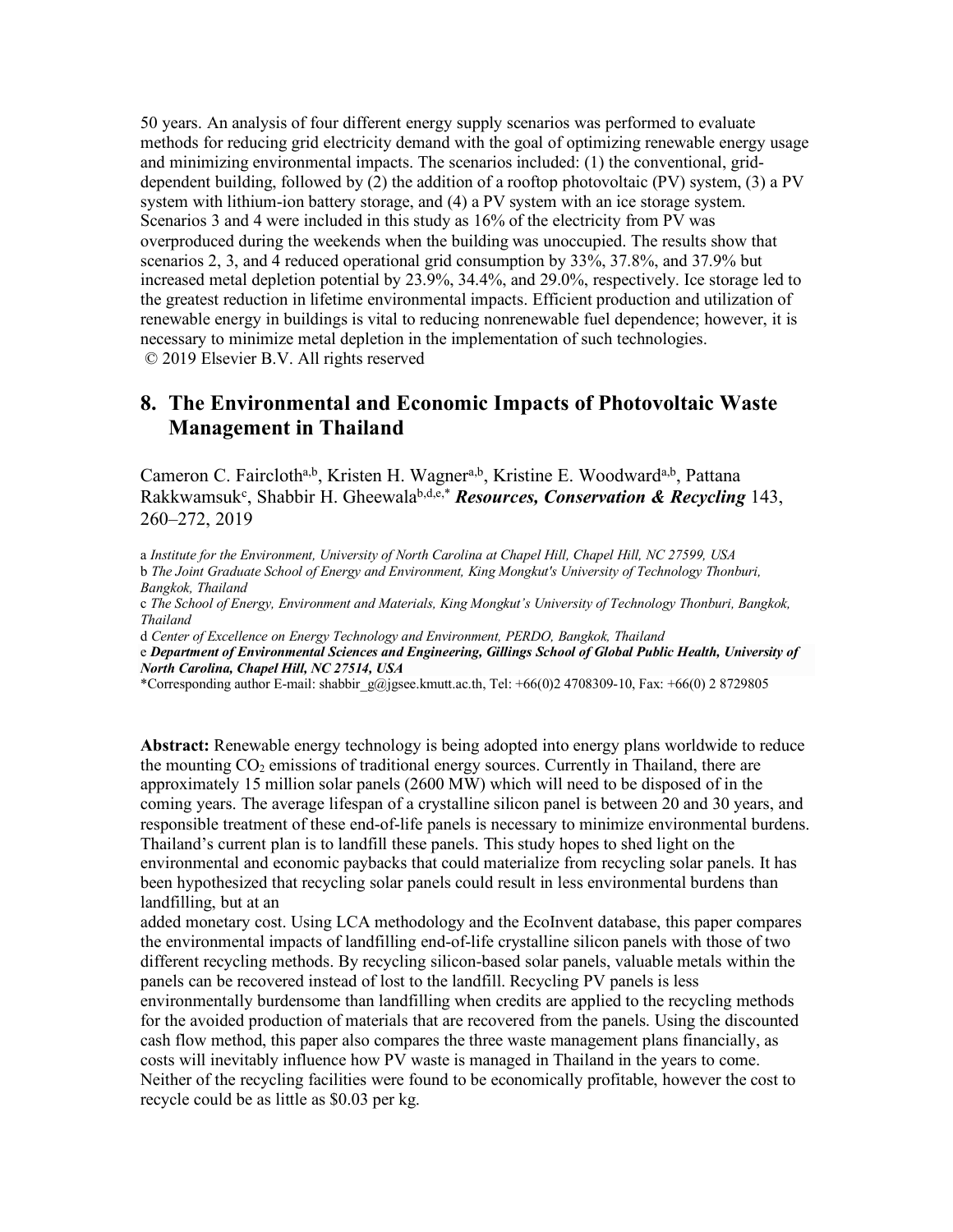## **9. An Environmental Life Cycle Assessment of rooftop solar in Bangkok, Thailand**

#### John Eskew<sup>a</sup>, Meredith Ratledge<sup>a</sup>, Mike Wallace <sup>a</sup>Shabbir H. Gheewala b,d,e, Pattana Rakkwamsuk c *Renewable Energy, 123, 781-792,* 2018*.*

*a Institute for the Environment, University of North Carolina, Chapel Hill, NC 27599, USA*

*b The Joint Graduate School for Energy and the Environment, King Mongkut's University of Technology Thonburi, Thailand*

*c The School of Energy, Environment and Materials, King Mongkut's University of Technology Thonburi, Thailand*

<sup>d</sup> Center for Energy Technology and Environment, Ministry of Education, Thailand<br><sup>e</sup> Department of Environmental Sciences and Engineering, Gillings School of Global Public Health, University of *North Carolina, Chapel Hill, NC 27514, USA*

*Corresponding Author: Shabbir H. Gheewala (shabbir\_g@jgsee.kmutt.ac.th) Affiliation Address: King Mongkut's University of Technology Thonburi 126 Pracha Uthit Rd, Bang Mot, Thung Khru, Bangkok 101*

**Abstract:** As solar photovoltaic (PV) technologies gain momentum as an energy source both in Thailand and the world, more attention needs to be brought to their associated environmental impacts. The purpose of this study is to quantify the environmental burdens created by a planned rooftop PV solar installation on a university campus in Bangkok, Thailand, and to model the potential of rooftop solar to meet the country's renewable energy goals. Impacts are evaluated with Life Cycle Assessment methodology for the seven-component solar installation and recommendations made for upstream purchasing decisions according to different scenarios. Results indicate the main contribution to impacts occurs in manufacturing by stage and from PV modules by component. Impacts generated by the mounting structure and inverters are also significant, and together these three components constitute over 90% of environmental burdens. An equivalence of  $0.079$ kg CO<sub>2</sub>-eq./kWh of electricity is produced over the lifetime of the system. Energy Payback Time is calculated as 2.5 years, and the Economic Payback Period is 7.4 years. The system is estimated to avoid  $1.00E+06kg CO<sub>2</sub>$ -eq. over its lifetime. Installation of similar rooftop PV systems on 50% of university and government buildings in Bangkok could result in a net reduction of  $4.80E+0.9kg CO<sub>2</sub>$ -eq. Domestic production of components and recycling of materials is identified as a best-case scenario, with alleviations across all impact categories. Economic analysis suggests on-site electricity consumption paired with a net-metering policy scheme is the best way to incentivize PV solar energy installations. **Keywords:** Photovoltaic, Life Cycle Assessment, Rooftop Solar, Renewable Energy, Thailand

### **10.Cycle `Assessment: A multi-scenario case study of a low-energy industrial building in Thailand**

Steven M. Tulevech a,b, Danny J. Hage a,b, Spence K. Jorgensen a,b, Carter L. Guensler a,b, Robert Himmler b,c, Shabbir H. Gheewala<sup>\* b,c,d</sup> *Energy and Buildings*, 168, 191-200, 2018.

<sup>a</sup> Institute for the Environment, University of North Carolina at Chapel Hill, Chapel Hill, NC 27599, USA

<sup>b</sup> The Joint Graduate School of Energy and Environment (JGSEE), King Mongkut's University of Technology Thonburi, 126 Prachauthit Road, Bangmod, Tungkru, Bangkok 10140, Thailand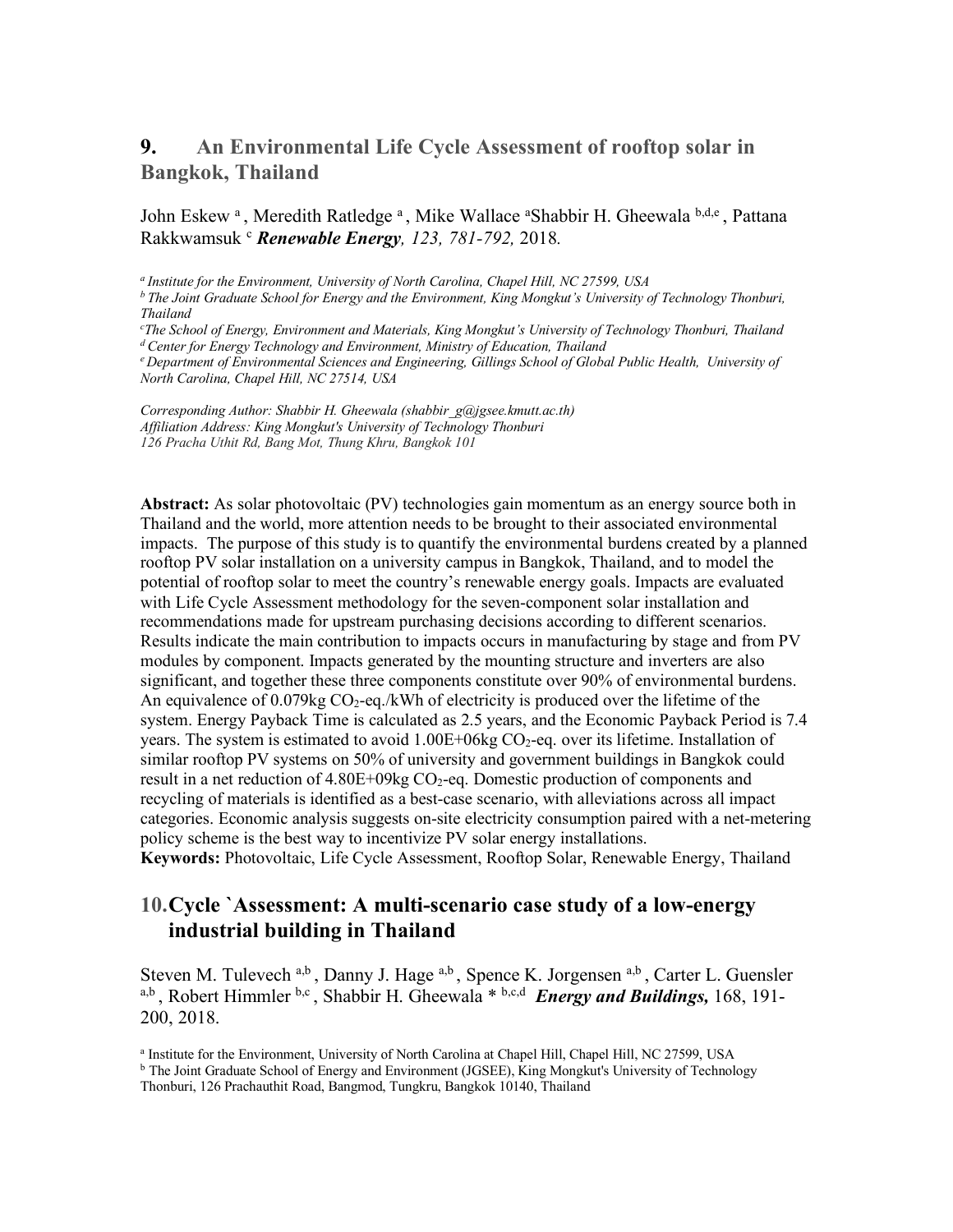<sup>c</sup> Center of Excellence on Energy Technology and Environment (CEE-PERDO), King Mongkut's University of Technology Thonburi, 126 Prachauthit Road, Bangmod, Tungkru, Bangkok 10140, Thailand d Department of Environmental Sciences and Engineering, Gillings School of Global Public Health, University of North Carolina, Chapel Hill, NC 27514, USA

\*Corresponding author at: The Joint Graduate School of Energy and Environment (JGSEE), King Mongkut's University of Technology Thonburi, 126 Prachauthit Road, Bangmod, Tungkru, Bangkok 10140, Thailand. *E-mail address*: shabbir\_g@jgsee.kmutt.ac.th

**Abstract:** This paper is a Life Cycle Assessment (LCA) of a Thai, low-energy industrial building currently under construction with a gross floor area of  $14.938 \text{ m}^2$  and 20-year lifetime. Few comprehensive LCAs have been performed on non-residential low energy buildings, especially on industrial buildings. This study addresses this gap and attempts to establish a precedent that industrial buildings in emerging nations can follow to moderate energy demand and environmental externalities. A 5% air-conditioned area, LED-lighting and passive ventilation architecture minimized operation phase burdens; consequently, the manufacturing phase yielded largest impacts in primary energy demand (71%), global warming potential (60%), and every other assessed category. This is mostly attributed to steel and concrete production. Four scenarios—a base case, recycling case, photovoltaic system scenario, and combined recycling/photovoltaic scenario—were simulated to evaluate strategies for further energy reduction. Analysis indicated that significant life cycle energy savings can be achieved through recycling (29%) and a rooftop PV system (64%). Combining these enhancements results in a building with zero or sub-zero energy demand over its life cycle, compensating for all manufactured material embodied energies. Buildings that are already low-energy can further reduce environmental impacts through inclusion of the aforementioned approaches in infrastructure and implementation.

> *Key Words:* Life cycle assessment • Industrial building • Recycling • Embodied energy • Low energy • Rooftop PV

### **11.Water Quality Degradation and Management Strategies for Swine and Rice Farming Wastewater in the Tha Chin River,**

Abigail Henderson<sup>1</sup>, Rachel Kleiman<sup>1</sup>, Kevin Adington<sup>1</sup>, Pariyapat Nilsalab<sup>2,3</sup>, Savitri Garivait<sup>2,3</sup>, Richard M. Kamens<sup>4</sup> and Shabbir H. Gheewala<sup>\*1,2,3,4</sup>, *Environment and Natural Resources Journal* , 16(1): 58-69, 2018.

<sup>1</sup>Institute for the Environment, University of North Carolina at Chapel Hill, Chapel Hill, NC 27599, USA <sup>2</sup> The Joint Graduate School of Energy and Environment (JGSEE), King Mongkut's University of Technology Thonburi (KMUTT), Bangkok 10140, Thailand <sup>3</sup>Center of Excellence on Energy Technology and Environment, PERDO, Bangkok, Thailand 4Department of Environmental Sciences and Engineering, Gillings School of Public Health, University of North Carolina at Chapel Hill, Chapel Hill, NC 27599, USA

**Abstract:** Water quality in the Tha Chin River regularly exceeds biological oxygen demand (BOD) standards of Thailand's Enhancement and Conservation of National Environmental Quality Act. This study quantified the BOD loading from rice cultivation and swine farming to the Tha Chin River using effluent data and procedures from the Pollution Control Department (PCD), geospatial land-use maps from the Land Development Department, and water quality data from the Ministry of Natural Resources and the Environment. It was determined that the BOD loading was 12 tons/day from swine farming in 2015 and 52 tons/day, on average, from rice farming between 2002 and 2011. Technology-specific, community-scale wastewater management strategies were recommended for both industries: feasibility studies revealed 66 potential sites for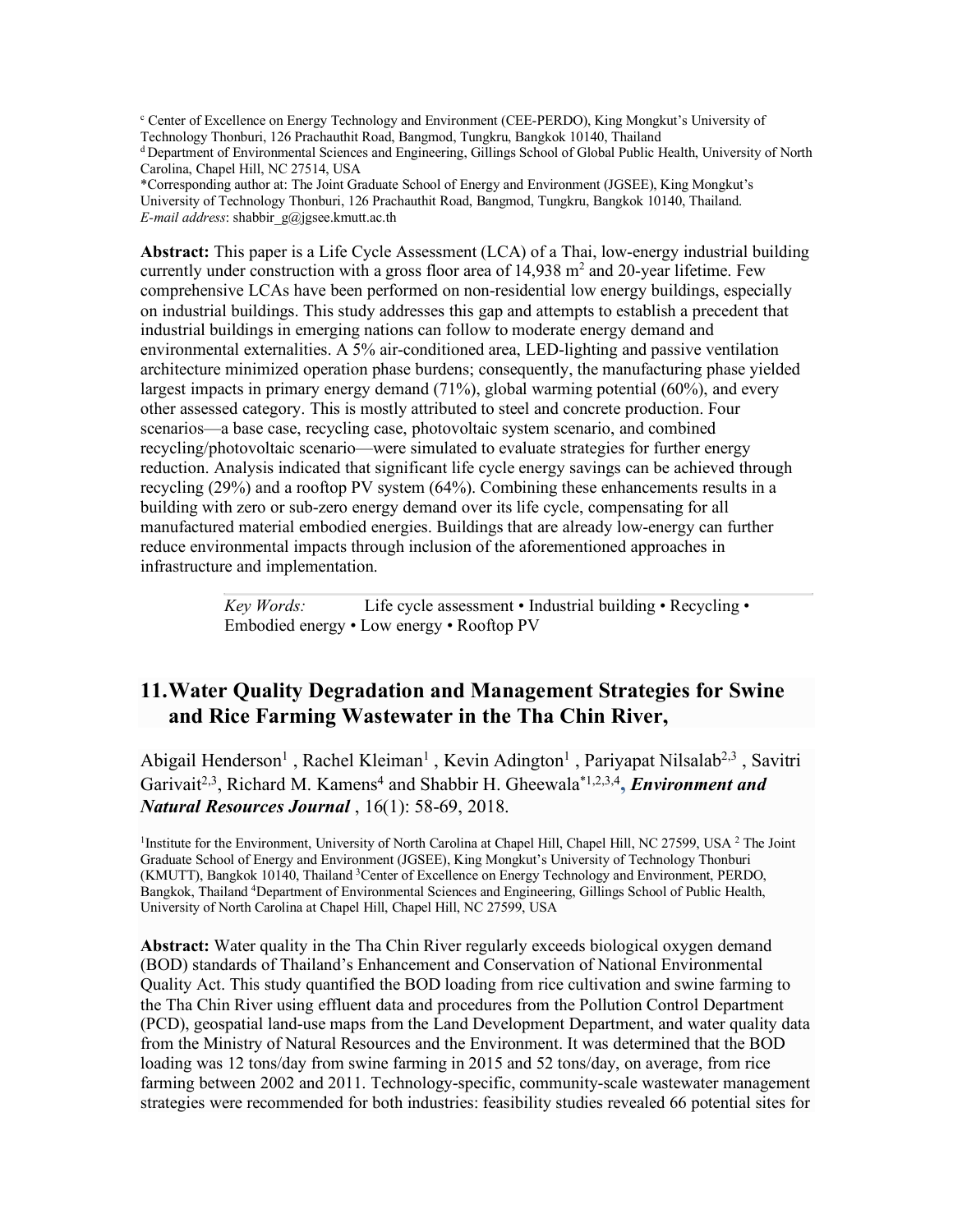constructed wetland implementation and 7 subdistricts suitable for biogas network pipelines. It was determined that if these projects are implemented in conjunction, the BOD would be reduced by  $6\%$  (0.3 mg/L) in the entire river or  $11\%$  (0.5 mg/L) at the three water quality monitoring stations proximate to swine farms. These reductions would have a substantial effect on the water quality of the Tha Chin River, and governmental agencies such as the PCD should strongly consider subsidization and implementation of these projects.

## **12.Greenhouse gas assessment of palm oil mill biorefinery in Thailand from a life cycle**

Gabrielle Beaudry<sup>1</sup>, Caroline Macklin<sup>1</sup>, Elizabeth Roknich<sup>1</sup>, Laney Sears<sup>1</sup>, Margaret Wiener<sup>1</sup>, Shabbir H. Gheewala<sup>2,3</sup>, *Biomass Conversion and Biorefinery* DOI: 10.1007/s13399-016-0233-7, 1-16, 2017.

<sup>1</sup>Institute for the Environment, University of North Carolina at Chapel Hill, Chapel Hill, NC 27599, USA 2The Joint Graduate School of Energy and Environment (JGSEE), King Mongkut's University of Technology Thonburi (KMUTT), Bangkok, 10140, Thailand

<sup>3</sup>Department of Environmental Sciences and Engineering, Gillings School of Public Health, University of North Carolina at Chapel Hill, Chapel Hill, NC,27599, USA

\* Corresponding author: E-mail: shabbir\_g@jgsee.kmutt.ac.th, Tel: +66(0)2 4708309-10, Fax: +66(0) 2 8729805

**Abstract:** The purpose of this study is to provide a comprehensive assessment of oil palm biomass waste utilization, with the goal of providing palm oil mill owners the best options for biomass applications in order to limit carbon emissions and optimize economic potential. As the third largest producer of palm oil in the world, Thailand is very entrenched in the industry and thus is an ideal country to implement waste utilization strategies. The biomass byproducts result from the processing of fresh fruit bunches (FFB) from the oil palm plant in order to extract the main commodity, crude palm oil (CPO). This paper assesses six major biomass byproducts that result from the processing of the oil palm plants: empty fruit bunches (EFB), palm kernel shells (PKS), mesocarp fiber, oil palm fronds, oil palm trunks, and palm oil mill effluent (POME). The associated net greenhouse gas emissions were calculated for each biomass' potential utilization pathway. The results of the study found that 4 of the 6 biomass waste products have alternative utilization options that resulted in net negative carbon emissions. Regarding the utilization options that are recommended, EFB shows net emissions of  $-0.14$  t CO<sub>2</sub> equivalent,  $-5.33$  for shells,  $-17.68$  for fiber, and  $-0.594$  for trunks. In addition, the assessment of the added value for each product guides decision making to ensure economic viability. This analysis is unique in that it encompasses various utilization pathways for each of the major oil palm waste products in one comprehensive study. By comparing the results of these pathways, an optimal use for every waste product is recommended to decrease the overall climate change impact of the mill.

#### Keywords

LCAPalm oil biorefineryEmpty fruit bunchesPalm kernel shellsOil palm trunkPalm oil mill effluent

#### Electronic supplementary material

The online version of this article (doi:10.1007/s13399-016-0233-7) contains supplementary material, which is available to authorized users.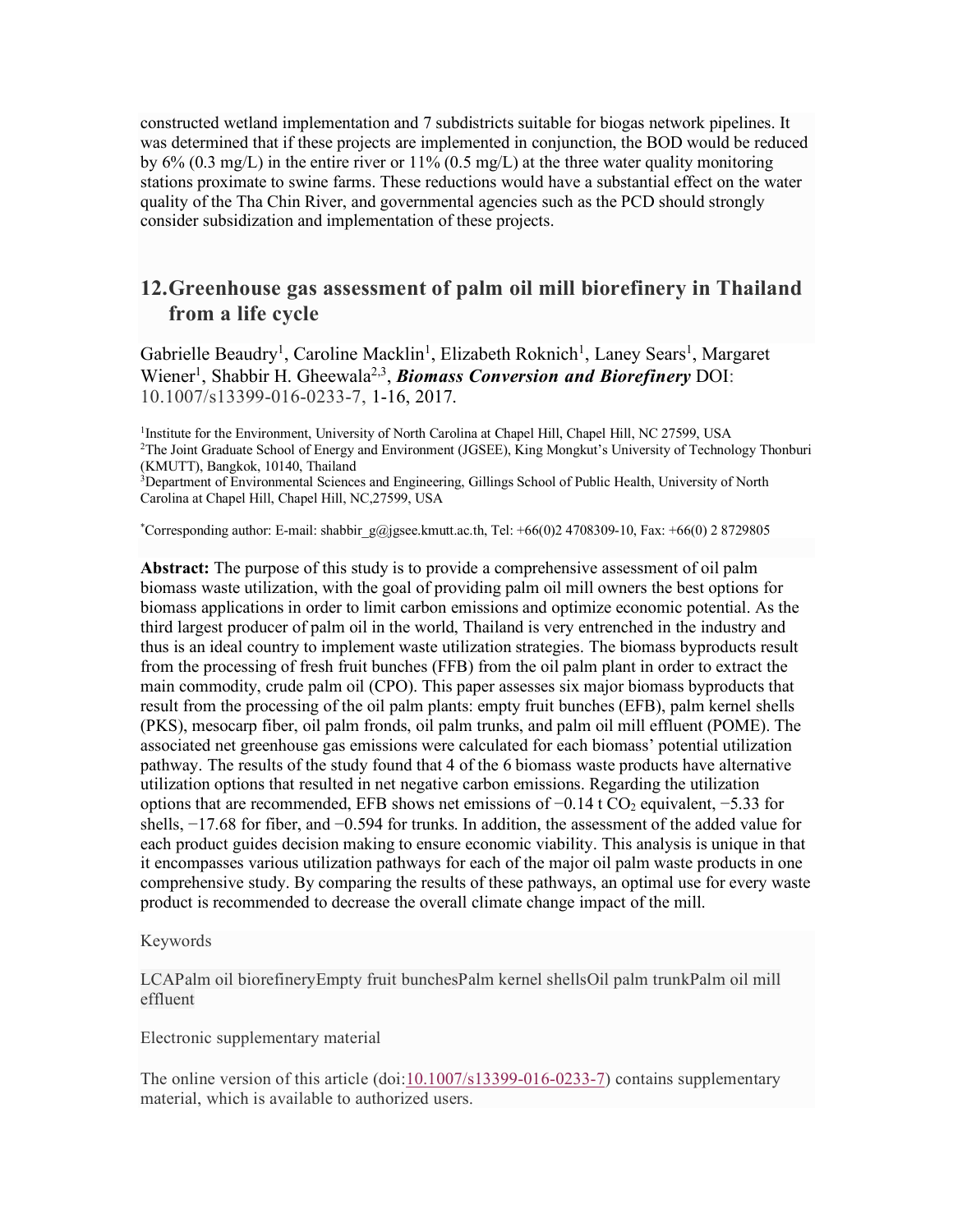### **13. Comparative Life Cycle Assessment of a Thai Island's Diesel/PV/Wind Hybrid Microgrid**

John Burrows<sup>a</sup>, Shabbir H. Gheewala<sup>b,c</sup>, Eric Scheier<sup>a</sup>, Cameron Smith<sup>a</sup>, Jessica Smith<sup>a</sup>, Amberli Young<sup>a</sup>, Tiffany Young<sup>a</sup>, **Renewable Energy**, 80, 85-100, 2015.

<sup>a</sup> Institute for the Environment, University of North Carolina at Chapel Hill, Chapel Hill NC-27599, USA

<sup>b</sup> The Joint Graduate School of Energy and Environment, King Mongkut's University of Technology Thonburi, Bangkok-10140, Thailand

<sup>c</sup> Center for Energy Technology and Environment, Ministry of Education, Thailand

**Abstract:** Hybrid microgrid systems are an emerging response to the perceived need for rural electrification due to their purported environmental benefits. This study uses the method of Life Cycle Assessment (LCA) to compare the environmental burdens of the diesel/PV/wind hybrid microgrid designed for installation on the island of Koh Jig, Thailand with the electrification alternatives of grid extension and home diesel generators. The results show that the designed microgrid system had the lowest impact potentials in global warming and abiotic resource depletion potential, but not in acidification and human toxicity potential. As the performance of the microgrid differed from the design, the actual performance scenario is presented for consideration and shown to have little impact. Assumption analyses show that diesel combustion contributes significantly to the impacts of the system and that an increase in the renewable energy fraction of the system produces mixed results with regard to the four impact categories considered. The variation in final results across the chosen impact categories indicates that weighting is necessary to determine the environmental sustainability of the Koh Jig microgrid, and therefore it cannot simply be assumed environmentally sustainable. This reflects the inherent dilemma in determining any form of sustainability.

### **14.Transportation Fuels from Algae: Addressing Bangkok's Petroleum Needs**

Ty Fenton, Lauren Riedle Wilton Burns, Emily Love, and Mary Katherine McKenzies, , Richard Kamens, Gheewala Shabbir\**Journal of Sustainable Energy and the Environment, 5, 53-60, 2014.*

**Abstract:** The purpose of this study is to assess the practicality of algal biofuel production and consumption in Bangkok, Thailand based on the environmental impacts of and ability to offset the petroleum equivalents. A life cycle assessment was conducted to determine the environmental impacts of algal biofuels - biodiesel, ethanol, and compressed biomethane - replacing low-sulfur diesel, standard gasoline, and compressed natural gas (CNG), respectively. Three scenarios with two algae strains were compared for the production of biofuels using net energy ratio (NER) and vehicle kilometers traveled (VKT). For *B. braunii,* the biodiesel and compressed biomethane producing scenario had the highest VKT of 1,220,000 and an NER of 1.26 using a 1,000 km functional unit. For the "generic" strain, biodiesel and compressed biomethane produced the highest VKT of 1,200,000 with a NER of 1.25. For *B. braunii* and generic strains, the production of only compressed biomethane showed NERs of 1.45 and 1.50 respectively, but VKTs of 936,000 and 976,000. Environmental impacts from algal biofuels are higher than petroleum fuels in all categories considered. Available land area would yield enough algal biofuels to replace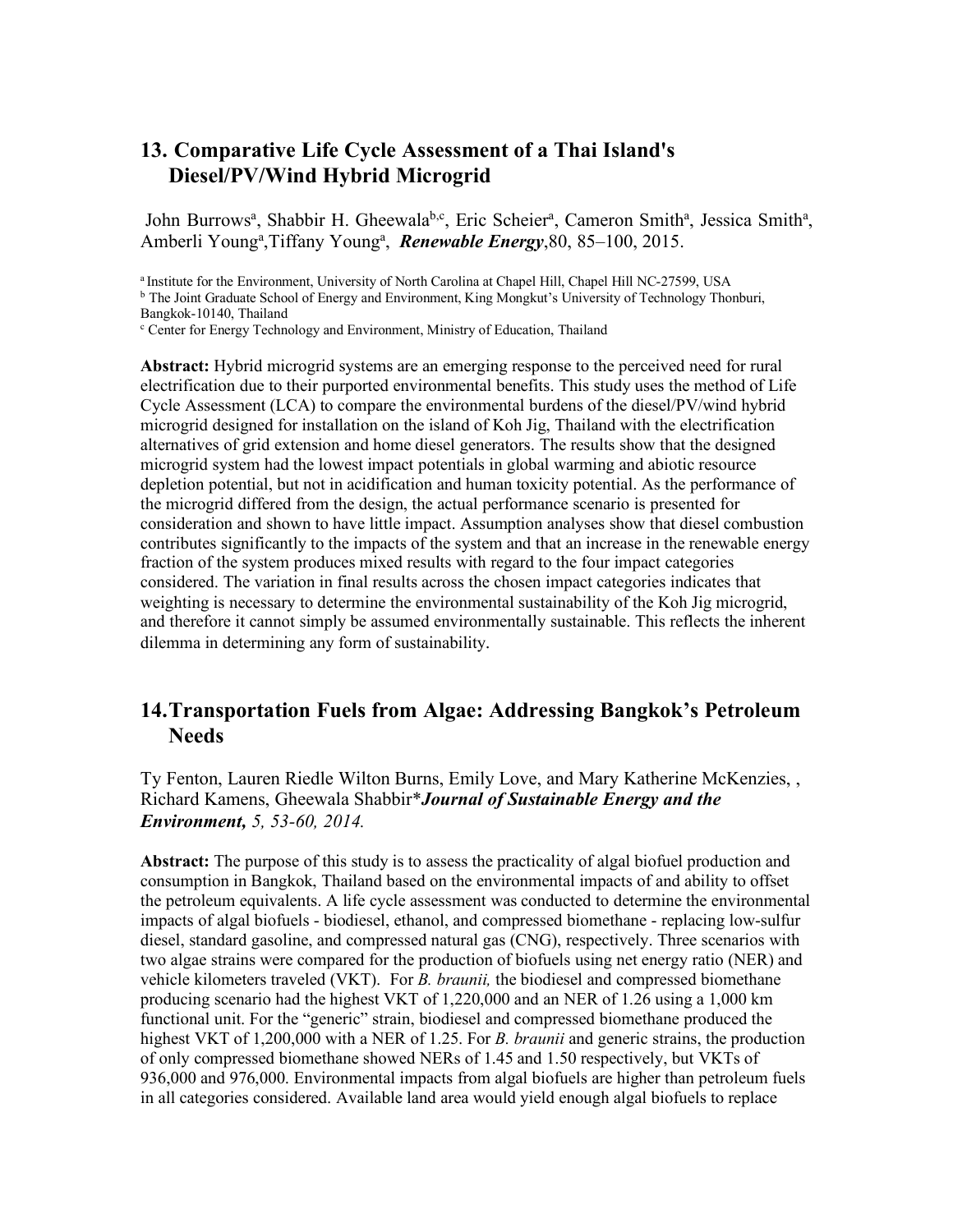<1% of petroleum fuel usage. The production of transportation fuels from algae is not recommended for Bangkok.

Keywords: algae, biofuels, *B. braunii*, life cycle assessment, petroleum, renewable

\*Corresponding author E-mail: shabbir  $g\omega$  jgsee.kmutt.ac.th, Tel: +66(0)2 4708309-10, Fax: +66(0) 2 8729805

#### **15. Life Cycle Assessment and Feasibility Study of Small Wind Power in Thailand**

Keith A. Glassbrook<sup>a</sup>, Adam H. Carr<sup>a</sup>, Mark L. Drosnes<sup>a</sup>, T. Reade Oakley<sup>a</sup>, Richard M. Kamens<sup>a,b</sup>, Shabbir H. Gheewala<sup>c,d</sup> *Energy for Sustainable Development* 22 66–73, 2014.

<sup>a</sup> Institute for the Environment, University of North Carolina at Chapel Hill, Chapel Hill NC-27599, USA <sup>b</sup> Department of Environmental Sciences and Engineering, Gillings School of Public Health, University of North Carolina at Chapel Hill, Chapel Hill NC-27599, USA

<sup>c</sup> The Joint Graduate School of Energy and Environment, King Mongkut's University of Technology Thonburi, Bangkok-10140, Thailand

<sup>d</sup> Center for Energy Technology and Environment, Ministry of Education, Thailand

**Abstract:** The Thai government's renewable energy plan to help increase energy independence and reduce emissions includes a component from wind. Due to Thailand's wind regime, small wind turbines that can operate in low wind speeds are needed to meet this goal. This study assesses the environmental implications and economic feasibility of small wind turbines. Using a functional unit of producing 50 kWh per month for 20 years, a Life Cycle Assessment was conducted comparing the global warming potential (GWP100), embodied energy, energy payback period (EPP) and levelized cost of electricity (LCOE) of four small wind turbines ( $\leq 20$  kW), a diesel generator, and the Thai grid. The turbines had a lower overall GWP100 compared to the diesel generator and Thai grid in areas with reasonable wind resources; the same was true for embodied energy when compared to the diesel generator. Interestingly, in most available wind speed categories in Thailand the LCOE for wind turbines was lower than for the diesel generator. However, neither could compare to the selling price of the Thai grid, except in the areas with the highest average wind speeds (7.0 -9.4 m/s). Because of the increased cost relative to the Thai grid, implementation of wind turbines in Thailand was not found to be economically feasible without government incentive.

#### **Keywords**

Wind energy, life cycle assessment, Thailand, Small wind turbines

### **16.Comparative Life Cycle Assessment Of Tropical Island Municipal Solid Waste Strategies**

Tait Chandler, Amanda Drake, Evan Brown, Huston Julian, Nicole, Simonsen, Christiana Ade, Komslip Wangyao, Richard Kamens, Shabbir H. Gheewala, *Journal of Sustainable Energy and the Environment,* 5, 75-84, 2014.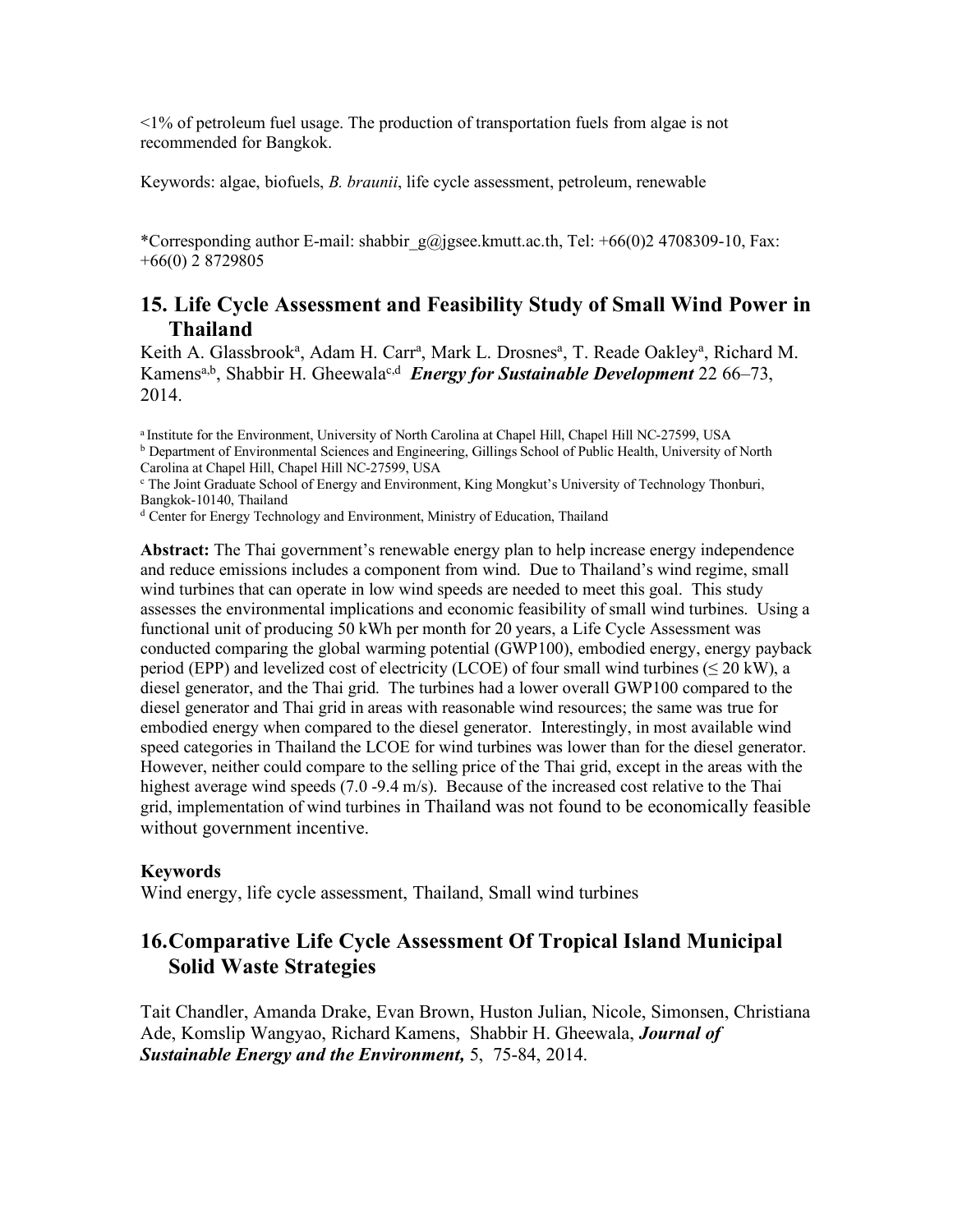**Abstract:** An increase in tourism, and subsequently of waste production on Thai islands, has required some islands to reevaluate their traditional incineration-based waste management schemes in the past ten years. Koh Phuket and Koh Samui in the southern part of Thailand are two Thai islands that have pursued contrasting paths in the attempt to deal with this increasing amount of waste since 2011. The purpose of this study is to determine which overall strategy is both more environmentally suitable and financially feasible. These islands serve as a guide for the comparison of two waste management scenarios: mass incineration versus the use of materials recovery technology with separation, dry anaerobic digestion of organic waste, plastic pyrolysis, wood plastic composite (WPC) production, and refuse-derived fuel (RDF) production with incineration and energy capture. A life cycle assessment and a basic cost analysis are utilized to determine the best path for future waste management planning on tropical islands. It was found that mass-burn incineration yielded higher environmental impacts in 6 of the 8 impact categories analyzed and a higher capital cost. These included xxx, yyy, etc. However, the materials recovery technology specified in the study produced a higher impact on Pphotochemical-oxidant formation, and particulate matter formation, as well as higher operation and maintenance costs. Despite these costs, the sale of usable co-products in this scenario creates a higher profit, making this scenario more recommendable.

## **17. An Environmental Life cycle Comparison of Single-crystalline and Amorphous-silicon Thin-film Photovoltaic Systems in Thailand**

Noah Kittner<sup>a</sup>, Shabbir H. Gheewala<sup>b, c</sup>, Richard M. Kamens<sup>a, d</sup> *Energy for Sustainable Development,* 17, 605–614, 2013.

a Institute for the Environment, University of North Carolina, Chapel Hill, NC 27599, USA

b The Joint Graduate School of Energy and the Environment, King Mongkut's University of Technology Thonburi, Thailand

c Center for Energy Technology and Environment, Ministry of Education, Thailand

d Department of Environmental Sciences and Engineering, University of North Carolina, Chapel Hill, NC 27599, USA

**Abstract:** Solar Photovoltaic (PV) technologies are gaining influence as a potential supplemental electricity source in Thailand. This study assesses the environmental and economic enefits of two types of photovoltaic technologies — singlecrystalline and amorphous silicon thin-film systems. The advantages of building-integrated PV are also analyzed. The assessment considers embodied energy, CO2 payback, and economic investment. Solar PV currently provides less than 1% of Thailand's electricity; however the government aims to generate 25% of its electricity from renewable sources by 2021. Different policy scenarios affecting life cycle performance, including manufacturing processes and geographic differences are explored. The results indicate that solar electricity can serve as a promising, untapped renewable energy source for Thailand to pursue in its efforts to wean away from imported natural gas and other fossil

fuel energy sources. Amorphous silicon thin-film panels yield a greater net environmental benefit than single crystalline technologies. Even if panels are made in a high electricity emissions country, like China, PV reduces GHG emissions. A sustainable grid-connected photovoltaic system would combine appropriate solar photovoltaic technologies. An economic comparison is included to contextualize the findings. Life Cycle Assessment (LCA) provides an invaluable tool for policymakers to evaluate such opportunities.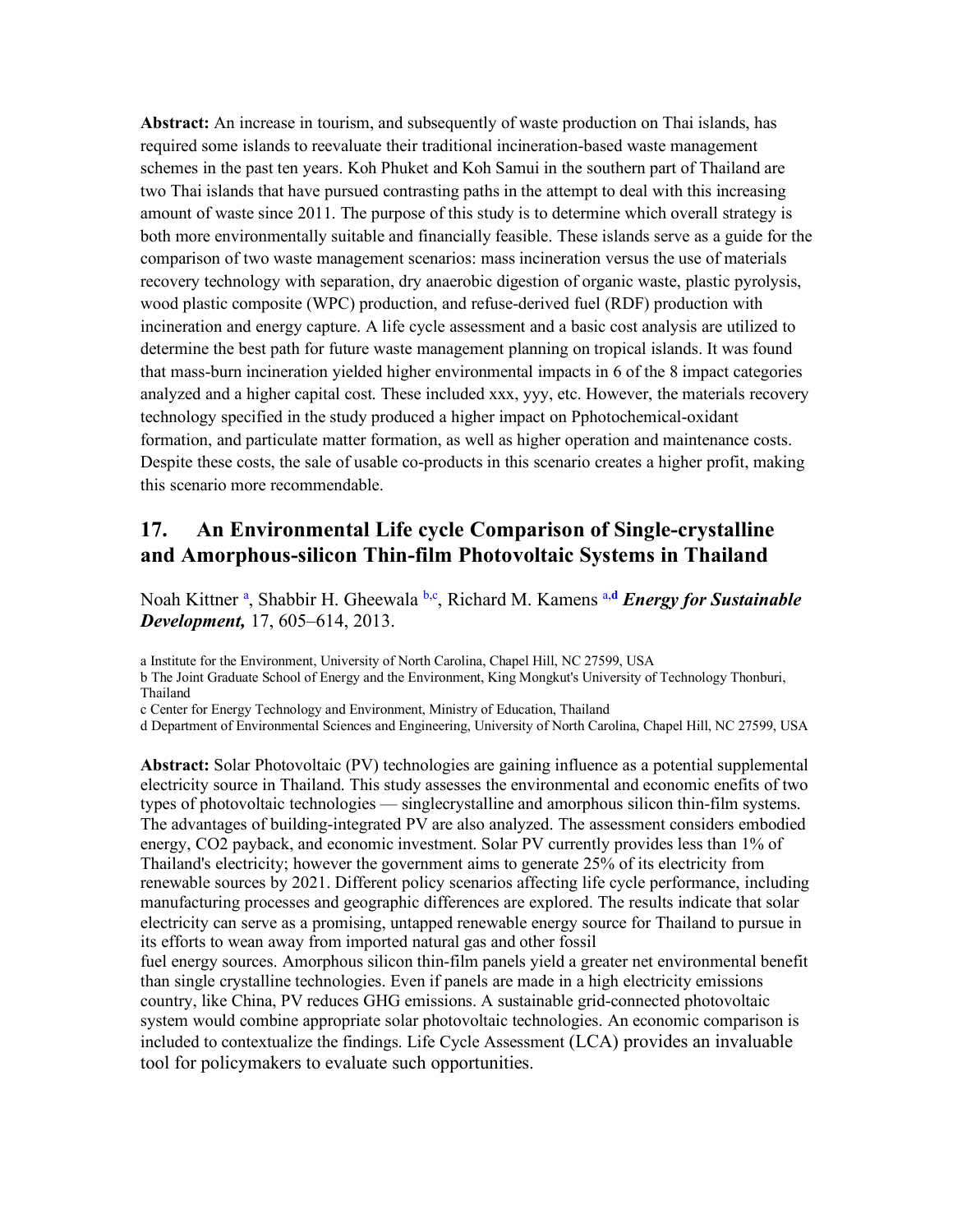## **18. The Life Cycle Assessment of a solar-assisted absorption chilling system in Bangkok, Thailand**

Jacob Bukoski a,b, Shabbir Gheewala a,b,c,\*, Ashley Mui a,b, Mathew Smead a,b, Surapong Chirarattananon b,c *Energy and Buildings,* 72, 150–156, 2014**.**

a.Joint Graduate School of Energy and Environment, King Mongkutt's University of Technology Thonburi, 91 Pracha-Uthit Rd. Bangmot, Tungkru. Bangkok 10140 Thailand <sup>b</sup>.Institute for the Environment, University of North Carolina at Chapel Hill, Chapel Hill, NC, USA

c.Science and Technology Postgraduate Education and Research Development Office, Ministry of Education, Thailand,

**Abstract:** Life cycle assessment (LCA) methodology following ISO 14044:2006 standard is utilized to analyze the environmental impacts of implementing a solar/electric hybrid cooling system in a stadium of 15,000 seating capacity. Four impact categories are investigated: 100 year global warming potential (GWP), acidification potential, eutrophication potential, and abiotic resource depletion (ARD) potential. The life cycle emissions of the solar-assisted AC system are compared to that of a conventional, electricity consuming vapor compression (VC) chilling system. The use-phase electricity consumption of the VC and the life time cooling production of the solar-assisted AC are simulated. The results yield reduced AC system net life cycle impacts for GWP, acidification, eutrophication and ARD potentials by factors of 25.8, 40.1, 33.6, and 37.7%, respectively, when compared with those of the VC system. It is found that use-phase impact savings due to the cooling production of the solar AC outweigh the higher non-use phase (raw material extraction, refining, unit manufacturing, transportation, and disposal) impacts of the solar-assisted AC system, and thus the system is found to be environmentally advantageous. The results are applicable to similar cooling systems and building systems within Southeast Asia.

**Keywords:** life cycle assessment, absorption chiller, solar-assisted absorption chilling, vapor compression chiller, life cycle emissions, Thailand

## **19. Life Cycle Considerations for Monocrystalline Photovoltaics in Thailand**

Noah Kittner<sup>1,2,3</sup>, Shabbir H. Gheewala<sup>1,2,4,\*</sup> and Richard Kamens<sup>4</sup>, *Journal of Sustainable Energy & Environment*, *3*(4), 143-146, 2012.

1The Joint Graduate School of Energy and Environment, King Mongkut's University of Technology Thonburi, Bangkok, Thailand

<sup>2</sup> Center for Energy Technology and Environment, Ministry of Education, Thailand

<sup>3</sup>Institute for the Environment, The University of North Carolina at Chapel Hill, Chapel Hill, NC, USA 27599

4Department of Environmental Sciences and Engineering, The University of North Carolina at Chapel Hill, Chapel Hill, NC, USA 27599

\*Corresponding Author: shabbir\_g@jgsee.kmutt.ac.th, Tel.: +662 4708309, Fax: +662 8729805

**Abstract:** Electricity from solar photovoltaics (PV) is gaining attention in Thailand, since the Ministry of Energy set forth targets to produce 25% of its electricity from renewable sources by 2021. Monocrystalline PV (mc-Si), the most energy-conversion efficient type photovoltaic module, is widespread as a solar technology in Thailand. Understanding the potential greenhouse gas emission reductions is increasingly important for evaluating renewable energies. This paper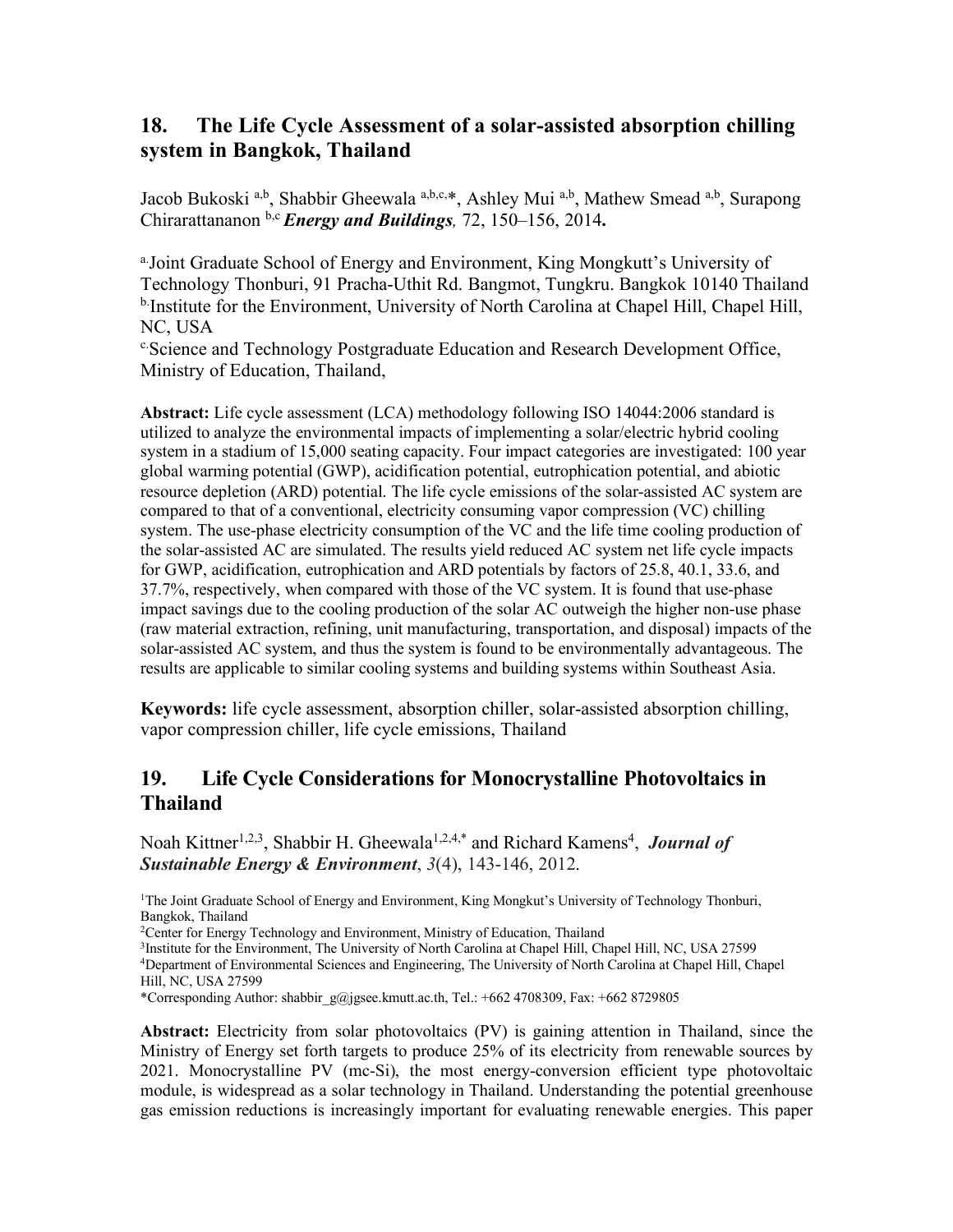evaluates different parameters from a life cycle perspective that affect climate change mitigation. The primary objectives are to quantify the different life cycle effects on resulting greenhouse gas (GHG) emissions for electricity produced by mc-Si panels for grid-connected systems in Thailand. The study considers the effects of energy efficiency measures, location of production, installation, building-integrated options, and climatic effects. A life cycle assessment suggested that monocrystalline panels can generate electricity with approximately ten times fewer GHG emissions than Thailand's average electricity mix. The inclusion of building-integrated applications reduces the life cycle impact even further by a factor of 3. With potential for significant GHG emission reductions, mc-Si PV grid-connected electricity production can serve as a possible climate change mitigation strategy for Thailand. This paper outlines the ways that different parameters can alter life cycle GHG emission results.

**Keywords:** life cycle thinking, monocrystalline PV, climate change mitigation, Thailand.

### **20. The Net Cost of Biofuels in Thailand—An economic analysis**

David R. Bell<sup>a</sup>, Thapat Silalertruksa<sup>b,c</sup>, Shabbir H. Gheewala<sup>\* b,c,n</sup>, Richard Kamens<sup>a</sup> *Energy Policy* 39, 834–843, 2011.

a University of North Carolina at Chapel Hill, North Carolina, USA

b The Joint Graduate School of Energy and Environment, King Mongkut's University of Technology Thonburi, Bangkok, Thailand

c Center for Energy Technology and Environment, Ministry of Education, Thailand

\* corresponding author, shabbir\_g@jgsee.kmutt.ac.th, Tel.: +662 4708309, Fax: +662 8729805

**Abstract:** Biofuels are expected to represent a growing portion of liquid fuel consumption in Thailand due to environmental and social considerations in conjunction with policy goals supporting their domestic production and consumption. This paper reviews the economic costs associated with biofuel policy implementation in Thailand in the short term target year of 2011. Internal (production) and external(environmental, social, etc.) costs and benefits are evaluated, and, where possible, monetized. Domestic production of biofuel is calculated to be 9.5 billion THB (317million USD) more expensive than importing the equivalent amount of petroleum. The environmental benefits from GHG savings as well as losses due to increased ground level ozone formation and government expenditure to support the biofuel industry yield a total ''net cost'' of 8.6 billion THB or 121 THB (4.04 USD) per capita for the year 2011. This result is contextualized with the (non-monetized) consideration that although biofuels are somewhat more expensive in the short term, their domestic production allows virtually all of the money to stay within the Thai economy as opposed to being sent abroad. This fact, coupled with significant uncertainty in future petroleum prices, could strongly influence the direction of Thai policy with respect to biofuels. 2010 Elsevier Ltd. All rights reserved.

## **21. Effects of 10% Biofuel Substitution on Ground Level Ozone Formation in Bangkok, Thailand**

Austin Milt<sup>a</sup>, Aaron Milano<sup>a</sup>, Savitri Garivait<sup>b</sup>, Richard Kamens<sup>a,\*</sup> Atmospheric *Environment* 43 5962–5970, 2009.